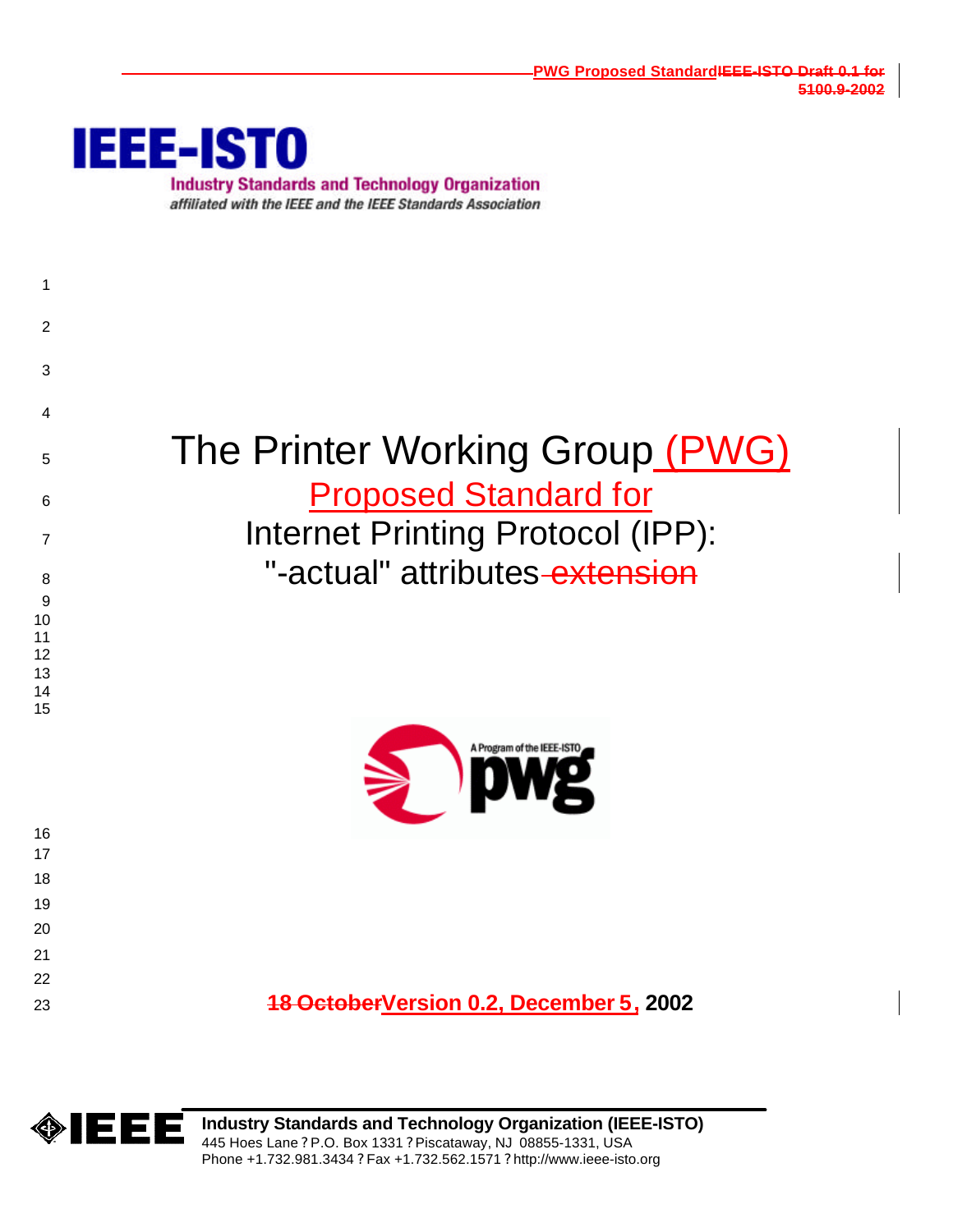|                            | <b>Proposed Standard</b><br><b>PWG Standard for IPP: "-actual" Attributes</b><br>Page 2 of 17-<br><u> IEEE-ISTO Draft 0.1 for 5100.9-2002</u>                                                                                                                                                                                                                                                                                                     |
|----------------------------|---------------------------------------------------------------------------------------------------------------------------------------------------------------------------------------------------------------------------------------------------------------------------------------------------------------------------------------------------------------------------------------------------------------------------------------------------|
|                            |                                                                                                                                                                                                                                                                                                                                                                                                                                                   |
| 24                         |                                                                                                                                                                                                                                                                                                                                                                                                                                                   |
| 25                         |                                                                                                                                                                                                                                                                                                                                                                                                                                                   |
| 26                         |                                                                                                                                                                                                                                                                                                                                                                                                                                                   |
| 27                         |                                                                                                                                                                                                                                                                                                                                                                                                                                                   |
| 28                         |                                                                                                                                                                                                                                                                                                                                                                                                                                                   |
|                            | The Printer Working Group (PWG)                                                                                                                                                                                                                                                                                                                                                                                                                   |
| 29                         |                                                                                                                                                                                                                                                                                                                                                                                                                                                   |
| 30                         | <b>Proposed Standard for</b>                                                                                                                                                                                                                                                                                                                                                                                                                      |
| 31                         | Internet Printing Protocol (IPP):                                                                                                                                                                                                                                                                                                                                                                                                                 |
| 32                         | "-actual" attributes-extension                                                                                                                                                                                                                                                                                                                                                                                                                    |
| 33                         |                                                                                                                                                                                                                                                                                                                                                                                                                                                   |
| 34<br>35                   | Version 0.2, December 5, 2002                                                                                                                                                                                                                                                                                                                                                                                                                     |
| 36                         |                                                                                                                                                                                                                                                                                                                                                                                                                                                   |
| 37                         |                                                                                                                                                                                                                                                                                                                                                                                                                                                   |
| 38                         |                                                                                                                                                                                                                                                                                                                                                                                                                                                   |
| 39<br>40<br>41<br>42       | Abstract: This document defines an extension to the Internet Printing Protocol/1.0 (IPP/1.0) [RFC2566, RFC2565] &<br>IPP/1.1 [RFC2911, RFC2910] for the OPTIONAL "-actual" set of Job Description attributes that correspond to Job<br>Template attributes defined in IPP. These "-actual" attributes allow the client to determine the true results of a print<br>job regardless of what was specified in the Create-Job or Print-Job operation. |
| 43                         |                                                                                                                                                                                                                                                                                                                                                                                                                                                   |
| 44<br>45                   | This version of the PWG Proposed Standard is available electronically at: This document is available electronically at:                                                                                                                                                                                                                                                                                                                           |
| 46                         | ftp://ftp.pwg.org/pub/pwg/ipp/new_ACT/pwg-ipplPP-actual-attrsibutes-v02-021205.pdf, .doc                                                                                                                                                                                                                                                                                                                                                          |
| 47<br>48<br>49<br>50<br>51 | This document is an IEEE-ISTO PWG Proposed standard. For a definition of a "PWG Proposed Standard" and its<br>transition to a "PWG Draft Standard", see: ftp://ftp.pwg.org/pub/pwg/general/pwg-process.pdf. After approval by the<br>PWG (by a Last Call) to transition this Proposed Standard to a Draft Standard, an IEEE-ISTO number will be<br>assigned and this PWG Draft Standard will be available electronically at:                      |
| 52                         | ftp://ftp.pwg.org/pub/pwg/standards/                                                                                                                                                                                                                                                                                                                                                                                                              |
| 53<br>54                   |                                                                                                                                                                                                                                                                                                                                                                                                                                                   |
|                            | 2<br>© 2002, IEEE Industry Standards and Technology Organization. All rights reserved.                                                                                                                                                                                                                                                                                                                                                            |
|                            | The IEEE-ISTO is affiliated with the IEEE and the IEEE Standards Association.<br>IEEE-ISTO 5100. $x9$ is a trademark of the IEEE-ISTO.                                                                                                                                                                                                                                                                                                            |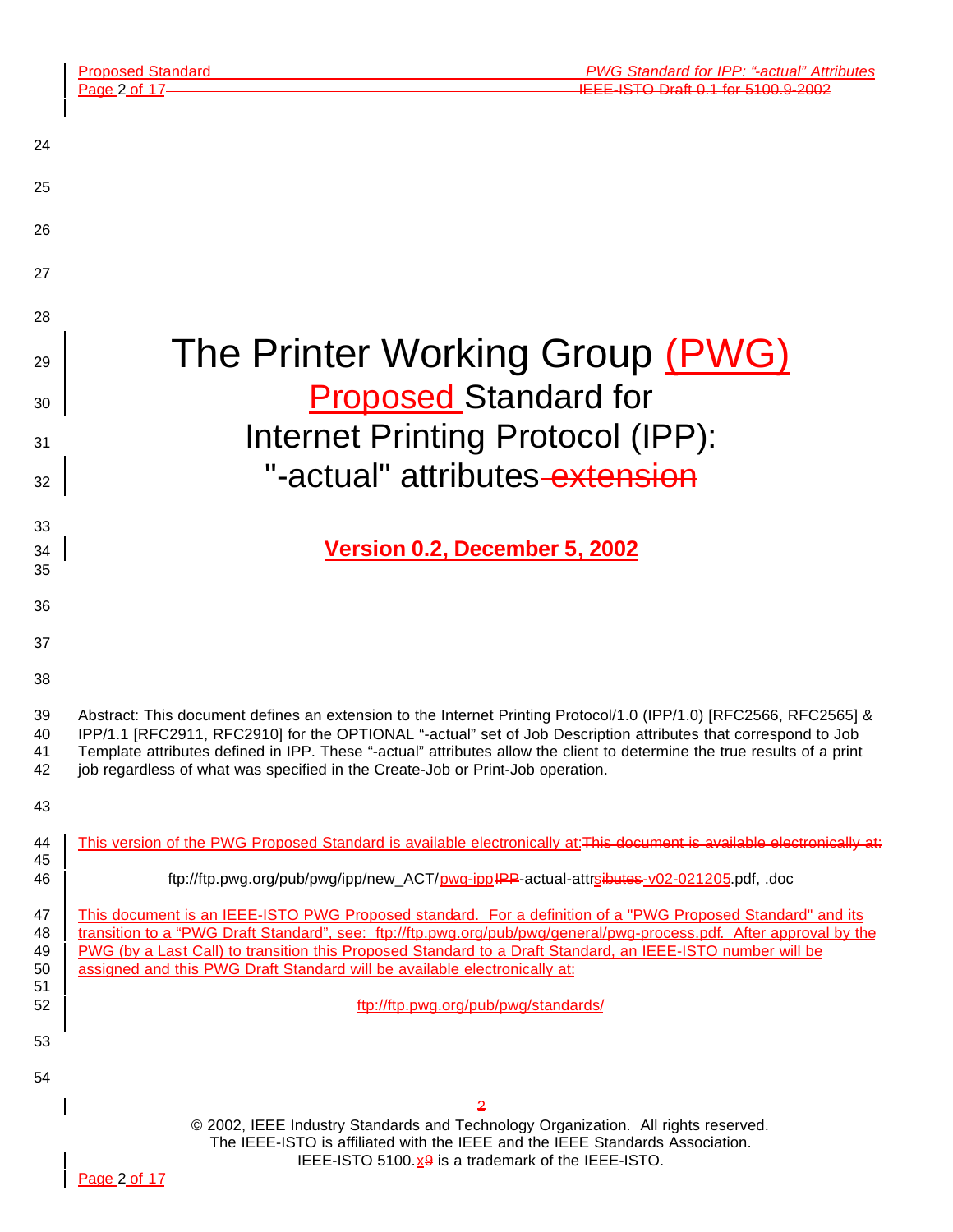Page 3 of 17

#### **Copyright (C) 2002, IEEE ISTO. All rights reserved.**

 This document may be copied and furnished to others, and derivative works that comment on, or otherwise explain it or assist in its implementation may be prepared, copied, published and distributed, in whole or in part, without restriction of any kind, provided that the above copyright notice, this paragraph and the title of the Document as referenced below are included on all such copies and derivative works. However, this document itself may not be modified in any way, such as by removing the copyright notice or references to the IEEE-ISTO and the Printer Working Group, a program of the IEEE-ISTO.

62 Title: The Printer Working Group Standard for the-Internet Printing Protocol (IPP): "-actual" attributes-extension

 The IEEE-ISTO and the Printer Working Group DISCLAIM ANY AND ALL WARRANTIES, WHETHER EXPRESS OR IMPLIED INCLUDING (WITHOUT LIMITATION) ANY IMPLIED WARRANTIES OF MERCHANTABILITY OR FITNESS FOR A PARTICULAR PURPOSE.

 The Printer Working Group, a program of the IEEE-ISTO, reserves the right to make changes to the document without further notice. The document may be updated, replaced or made obsolete by other documents at any time.

 The IEEE-ISTO takes no position regarding the validity or scope of any intellectual property or other rights that might be claimed to pertain to the implementation or use of the technology described in this document or the extent to which any license under such rights might or might not be available; neither does it represent that it has made any effort to identify any such rights.

The IEEE-ISTO invites any interested party to bring to its attention any copyrights, patents, or patent applications, or

other proprietary rights which may cover technology that may be required to implement the contents of this

- document. The IEEE-ISTO and its programs shall not be responsible for identifying patents for which a license may
- be required by a document and/or IEEE-ISTO Industry Group Standard or for conducting inquiries into the legal validity or scope of those patents that are brought to its attention. Inquiries may be submitted to the IEEE-ISTO by e-mail at:

#### ieee-isto@ieee.org.

 The Printer Working Group acknowledges that the IEEE-ISTO (acting itself or through its designees) is, and shall at all times, be the sole entity that may authorize the use of certification marks, trademarks, or other special

designations to indicate compliance with these materials.

82 Use of this document is wholly voluntary. The existence of this document does not imply that there are no other ways to produce, test, measure, purchase, market, or provide other goods and services related to its scope.

© 2002, IEEE Industry Standards and Technology Organization. All rights reserved. The IEEE-ISTO is affiliated with the IEEE and the IEEE Standards Association. IEEE-ISTO 5100.x9 is a trademark of the IEEE-ISTO.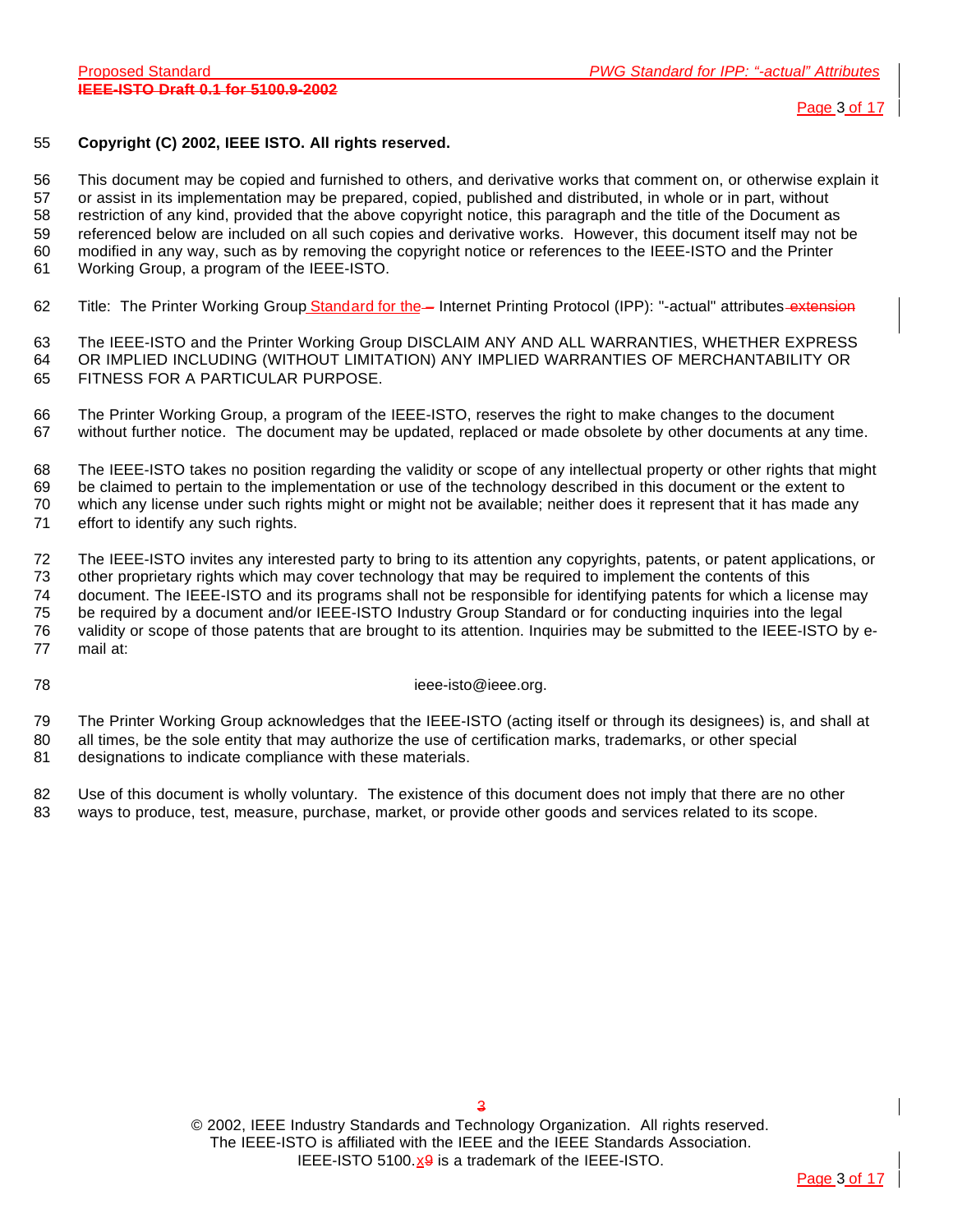#### **About the IEEE-ISTO**

 The IEEE-ISTO is a not-for-profit corporation offering industry groups an innovative and flexible operational forum and support services. The IEEE-ISTO provides a forum not only to develop standards, but also to facilitate activities 88 that support the implementation and acceptance of standards in the marketplace. The organization is affiliated with 89 the IEEE (http://www.ieee.org/) and the IEEE Standards Association (http://standards.ieee.org/).

For additional information regarding the IEEE-ISTO and its industry programs visit http://www.ieee-isto.org.

#### **About the IEEE-ISTO PWG**

 The Printer Working Group (or PWG) is a Program of the IEEE Industry Standards and Technology Organization (ISTO) with member organizations including printer manufacturers, print server developers, operating system providers, network operating systems providers, network connectivity vendors, and print management application developers. The group is chartered to make printers and the applications and operating systems supporting them work together better. All references to the PWG in this document implicitly mean "The Printer Working Group, a Program of the IEEE ISTO." In order to meet this objective, the PWG will document the results of their work as open standards that define print related protocols, interfaces, procedures and conventions. Printer manufacturers and vendors of printer related software will benefit from the interoperability provided by voluntary conformance to these standards.

In general, a PWG standard is a specification that is stable, well understood, and is technically competent, has

- multiple, independent and interoperable implementations with substantial operational experience, and enjoys significant public support.
- For additional information regarding the Printer Working Group visit: http://www.pwg.org

#### **Contact information:**

- IPP Web Page: http://www.pwg.org/ipp/
- IPP Mailing List: ipp@pwg.org
- To subscribe to the ipp mailing list, send the following email:
- 109 1) send it to majordomo@pwg.org
- 2) leave the subject line blank
- 111 3) put the following two lines in the message body:
- subscribe ipp
- end
- Implementers of this specification are encouraged to join the IPP Mailing List in order to participate in any
- discussions of clarifications or review of registration proposals for additional names. Requests for additional media
- names, for inclusion in this specification, should be sent to the IPP Mailing list for consideration.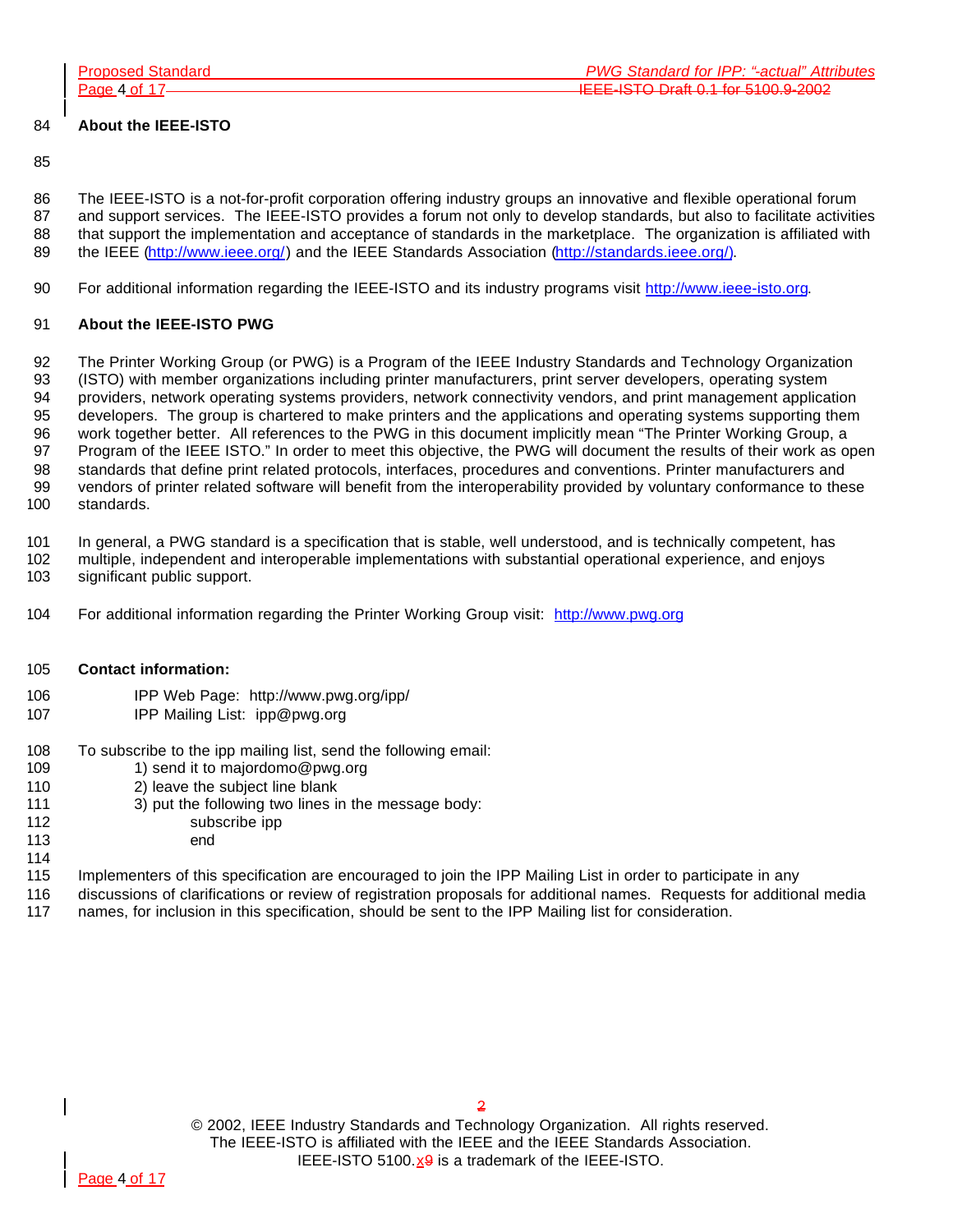#### Page 5 of 17

#### **Contents** 118

| 119        |             |                                                                           |  |
|------------|-------------|---------------------------------------------------------------------------|--|
| 120        |             |                                                                           |  |
| 121        |             |                                                                           |  |
| 122        |             |                                                                           |  |
| 123        |             |                                                                           |  |
| 124        |             |                                                                           |  |
| 125        |             |                                                                           |  |
| 126        |             |                                                                           |  |
| 127        |             |                                                                           |  |
| 128        |             |                                                                           |  |
| 129        |             |                                                                           |  |
| 130        |             |                                                                           |  |
| 131        |             |                                                                           |  |
| 132        |             |                                                                           |  |
| 133        |             |                                                                           |  |
| 134        | $5^{\circ}$ |                                                                           |  |
| 135        | $6 -$       |                                                                           |  |
|            |             |                                                                           |  |
| 136        | $7^{\circ}$ |                                                                           |  |
| 137<br>138 |             |                                                                           |  |
|            |             |                                                                           |  |
| 139        |             |                                                                           |  |
| 140        |             |                                                                           |  |
| 141        |             |                                                                           |  |
| 142        |             |                                                                           |  |
| 143        |             |                                                                           |  |
| 144        |             |                                                                           |  |
| 145        |             |                                                                           |  |
| 146        |             |                                                                           |  |
| 147        |             |                                                                           |  |
| 148        |             |                                                                           |  |
| 149        |             |                                                                           |  |
| 150        |             |                                                                           |  |
| 151        |             |                                                                           |  |
| 152        |             | 3.2 Relationship between "-actual" attributes and Job Template attributes |  |
| 153        |             |                                                                           |  |
| 154        |             |                                                                           |  |
| 155        |             |                                                                           |  |
| 156        |             |                                                                           |  |
| 157        |             |                                                                           |  |
| 158        |             |                                                                           |  |
| 159        |             |                                                                           |  |

© 2002, IEEE Industry Standards and Technology Organization. All rights reserved. The IEEE-ISTO is affiliated with the IEEE and the IEEE Standards Association. IEEE-ISTO 5100.x9 is a trademark of the IEEE-ISTO.

 $\overline{\mathbf{3}}$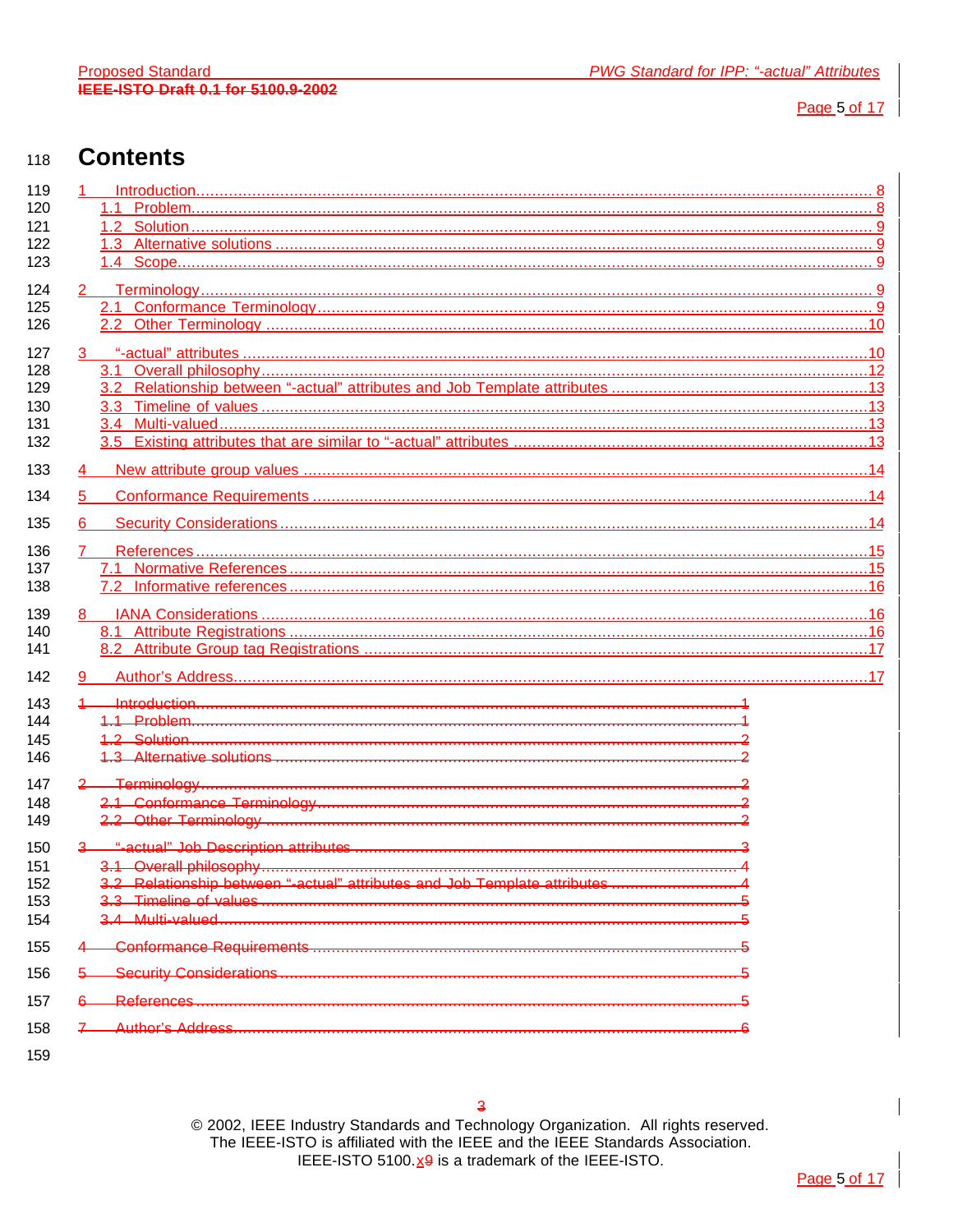| <b>Proposed Standard</b> | PWG Standard for IPP: "-actual" Attributes                                           |
|--------------------------|--------------------------------------------------------------------------------------|
| Page 6 of 17             | IFFEJSTO Draft 0.1 for 5100 9-2002<br><del>isseno i o pian u. Hui u iuu.u zuuz</del> |
|                          |                                                                                      |
| <b>Tables</b>            |                                                                                      |

| 161 |                                                   |  |
|-----|---------------------------------------------------|--|
| 162 | $T$ ahle 1 – "-actual" Job Description attributes |  |

© 2002, IEEE Industry Standards and Technology Organization. All rights reserved. The IEEE-ISTO is affiliated with the IEEE and the IEEE Standards Association. IEEE-ISTO 5100. $\underline{x}$ <sup>9</sup> is a trademark of the IEEE-ISTO.

<sup>160</sup> **Tables**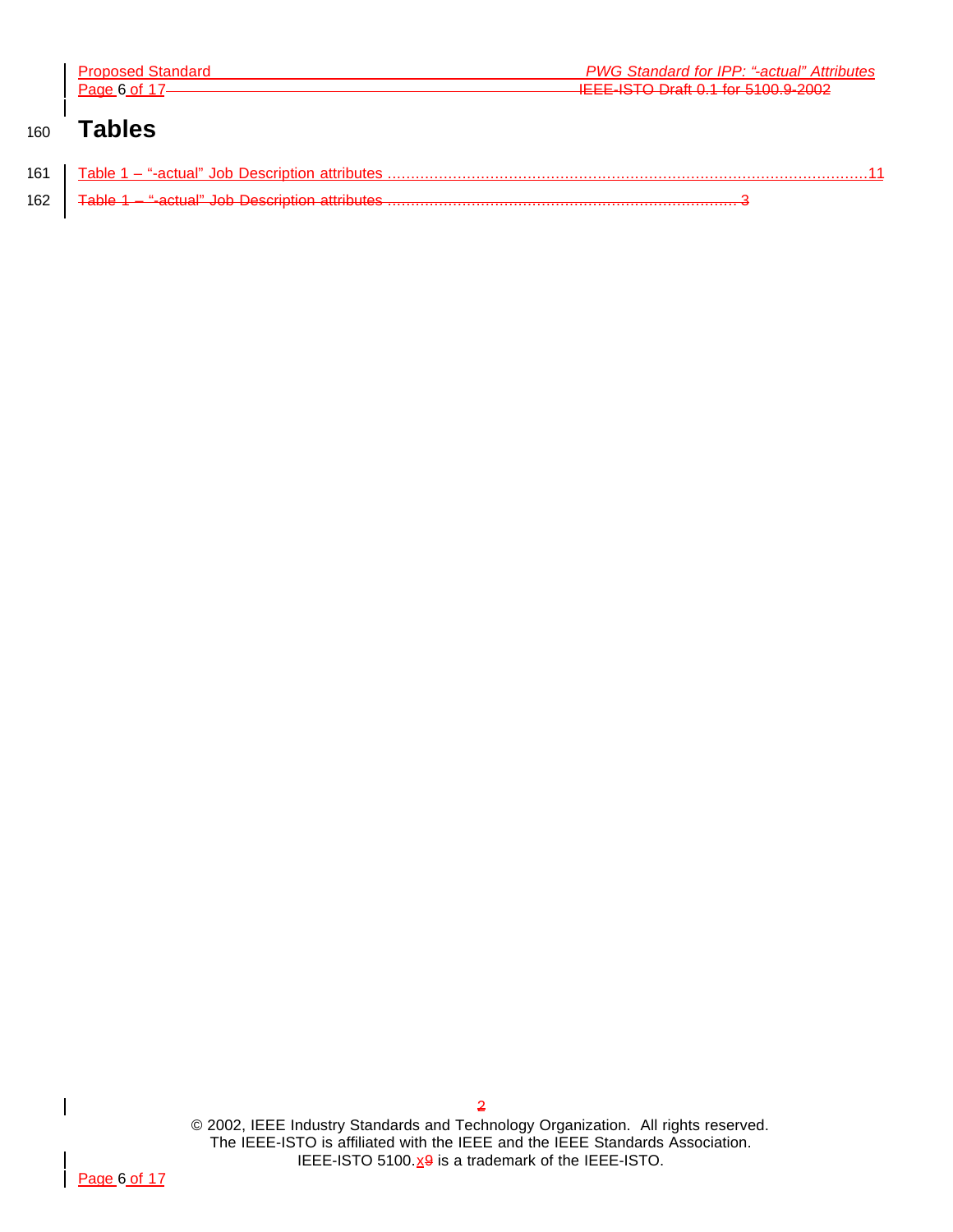Page 7 of 17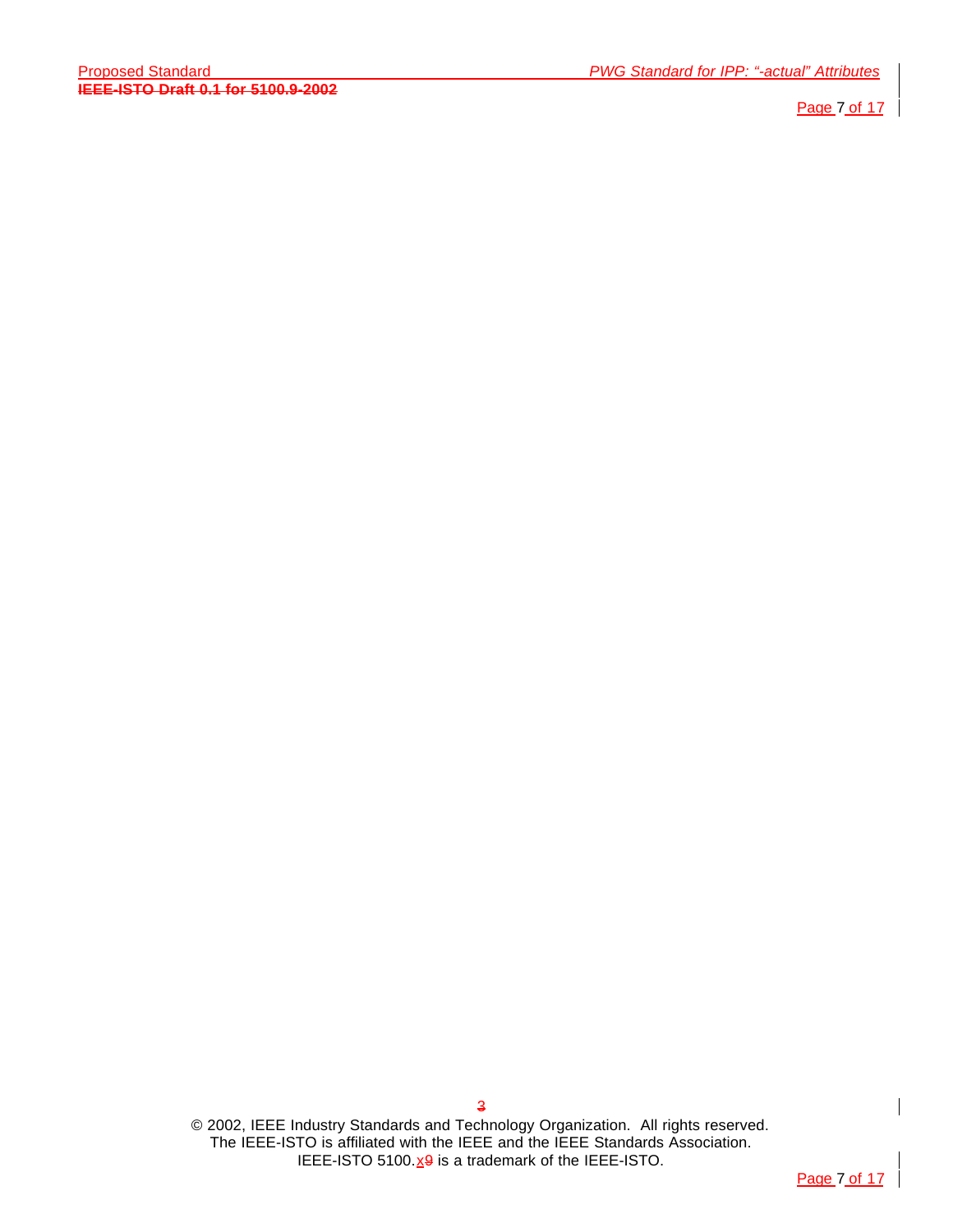Proposed Standard *PWG Standard for IPP: "-actual" Attributes* Page 8 of 17

# <sup>163</sup> **1 Introduction**

 This document specifies an extension to the Internet Printing Protocol/1.0 (IPP) [RFC2565, RFC2566] and IPP/1.1 [RFC2910, RFC2911]. This extension consists of a set of OPTIONAL Job Description attributes that correspond to the set of Job Template attributes defined in IPP. Specifically, for each Job Template attribute, there is a corresponding "-actual" attribute that reports the value that was actually used, or will be used, in the processing of the job. As an example, along with the "copies" Job Template attribute would be the new "copies-actual" Job Description attribute, which would have a value corresponding to the actual number of copies of the job that were printed (or are 170 going to print).

171 These attributes permit an IPP Printer to report much more accurate status to an IPP client. There are two aspects 172 to this. First, These attributes ultimately allow the client cante determine the true results of a print job regardless of 173 what was specified in the Create-Job or Print-Job operation. But second, a client can often find out *in advance* what 174 the true results are expected to be; for example, it can tell a user "Copy 3 of 7" rather than simply "Copy 3".

175 Similarly, the "-actual" concept extends to Document Template attributes as well; that is, for each Document

176 Template attribute, there is a corresponding "-actual" Document Description attribute. Document Template and 177 Document Description attributes are part of the Document Object extension to IPP that is specified in [docobj].

178 These new attributes are OPTIONAL for a Printer to support, and are OPTIONAL for a client to use.

# 179 **1.1 Problem**

180 In IPP/1.0 and IPP/1.1, it is possible for a client to request specific job processing behavior, through the use of the 181 Job Template attributes. Some examples of Job Template attributes are "copies", "sides", and "media". The client 182 | specifies these attributes in the J<sub>job</sub> Cereation operation—for example, the Print-Job operation. It is also possible to 183 query the values of those Job Template attributes, using, for example, the Get-Job-Attributes operation. Note that 184 the value returned in a query is always the same as the value that was specified on the Jipob Cereation operation.

185 | It is also possible for a Printer to state, uUsing the "pdl-override-supported" Printer Description attribute, it is possible 186 for awhether the Printer to indicate that it will attempt to override any instructions in the PDL with the values given by 187 the Job Template attributes. Imagine a job that was submitted with Job Template attribute "copies" set to 5, but the 188 | actual PDL contained in the job specified 3 copies. A Printer that supports PDL override (that is, returns a value of 189 'attempted' for the "pdl-override-supported" attribute) promises to attempt to print that job with 5 copies rather than 3.

190 Thus, while IPP defines and facilitates a Putting the above facts together, there is a well-defined case where the client 191 can request a number of copies through the "copies" attribute and be some what confident that the request will be 192  $\parallel$  honored.

193  $\parallel$  However, in practice, this case is not necessarily the most prevalent case.

194 First, many clients either do not or cannot specify the Job Template attributesinstructions themselves. As an example, a client integrated into the Windows print subsystem must be either, in Windows terms, a print provider or a print monitor. Neither of these components in the print subsystem have GUIs set up for the user to provide processing behavior requests. Instead, in Windows, these requests are typically made through the print driver and therefore embedded in the PDL of the job.

 Similarly, many Printers do not support PDL override, possibly due to architecture constraints or limits based on the 200 capabilities or costsize of the Printer. For such Printers, a Job Template attribute value specified by the client does not necessarily have any correlation with the actual value used; for example, specifying a "copies" value of 3 has absolutely no effect on the number of copies produced.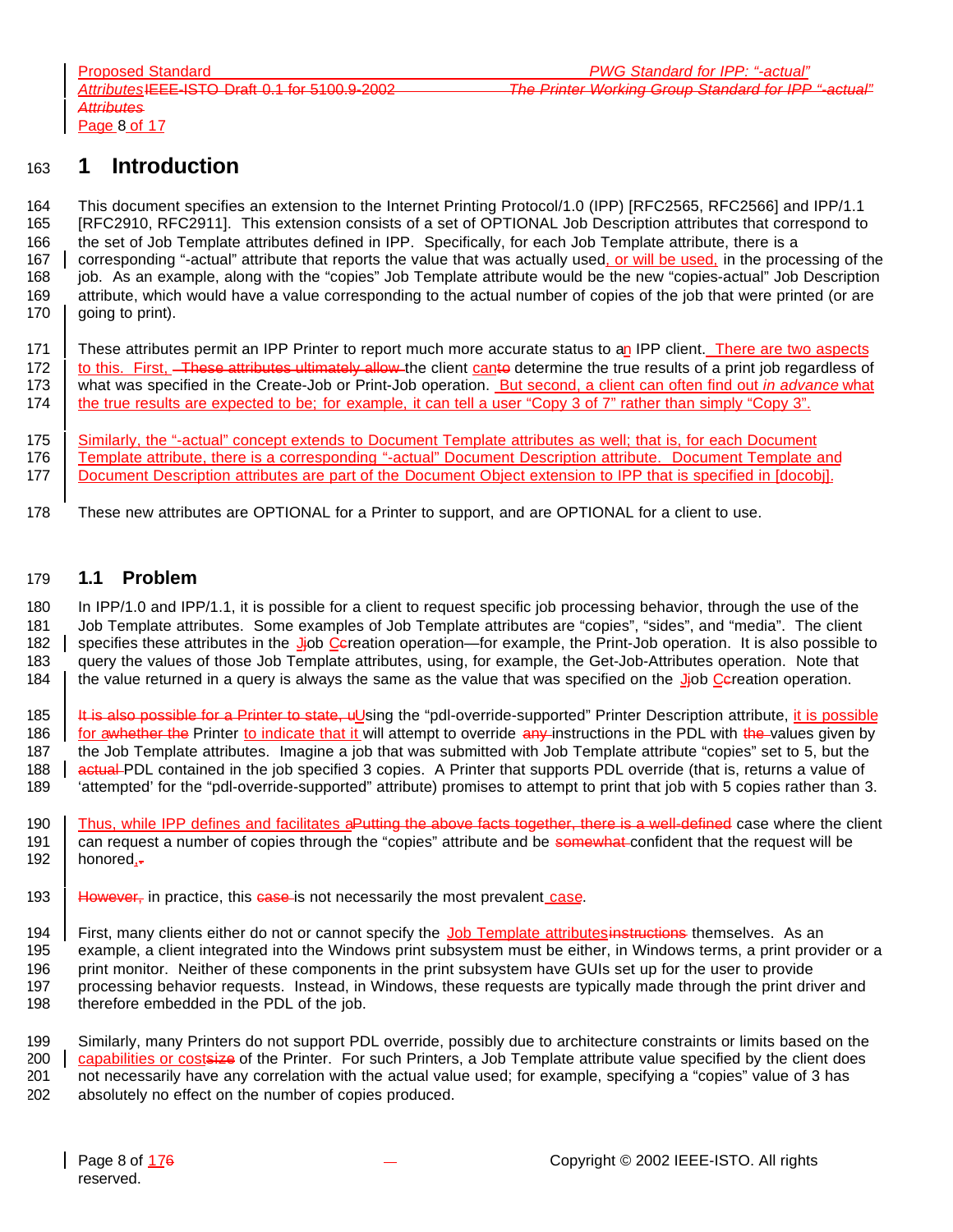| <b>Proposed Standard</b>                         | <b>PWG Standard for IPP: "-actual" Attributes</b>                                                  |
|--------------------------------------------------|----------------------------------------------------------------------------------------------------|
| Page 9 of 17 HEEE-ISTO Draft 0.1 for 5100.9-2002 | The Printer Working Group Standard for IPP "-<br><del>ino mino moning divup diamana ivi ii t</del> |
|                                                  | ortuel" Attributes                                                                                 |

- 203 Also note that even when the Printer supports PDL override, this is only an indication that the Printer willit only promises to *attempt* to override. There is no guarantee that the requested value will end up being the "actual" value.
- Therefore, there is a need for a method to allow clients to find out what actually happened with a job: Did it actually print 5 copies?

## **1.2 Solution**

 The solution to this problem is to add a set of Job Description attributes to report these "what actually happened" 209 values. There willwould be one such Job Description attribute for each Job Template attribute. This extends the 210 pregoes along with the already-existing concept that each Job Template attribute has a corresponding "-supported" and "-default" attribute; now there will also be a corresponding "-actual" attribute. These new attributes can be queried using existing operations to retrieve information on what actually happened, or what will actually happen, for a job.

# **1.3 Alternative solutions**

 There are a number of possible solutions to this problem. The solution discussed in this document is considered to be the one with the least impact on the overall architecture of IPP, creating the least churn on the model while providing full support to clients to discover the "actual" processing behavior.

 Many have remarked that what is being described here is essentially what is currently in the industry being termed a "Job Ticket". Adding full job ticket support to IPP would be beneficial and would solve this problem. However, this effort is expected to be complicated and result in a possibly significant update to the IPP architecture. Also, adding 221 full job ticket support might be too costly for smaller IPP implementations. The solution described here can, then, 222 could be thought of as an inexpensive alternative to a full job ticket solution.

# **1.4 Scope**

224 While implementers of this specification may use the "-actual" attributes to perform accounting functions, this specification is intended to address information that is displayed to a human user.

# **2 Terminology**

227 This section defines terminology used throughout this document.

## **2.1 Conformance Terminology**

 Capitalized terms, such as **MUST, MUST NOT, REQUIRED, SHOULD, SHOULD NOT, MAY, NEED NOT,** and **OPTIONAL**, have special meaning relating to conformance as defined in RFC 2119 [RFC2119] and [RFC2911] section 12.1. If an implementation supports the extension defined in this document, then these terms apply; otherwise, they do not. These terms define conformance to *this document (and [RFC2911]) only*; they do not affect conformance to other documents, unless explicitly stated otherwise. To be more specific:

 **REQUIRED** - an adjective used to indicate that a conforming IPP Printer implementation MUST support the indicated operation, object, attribute, attribute value, status code, or out-of-band value in requests and responses. See [RFC2911] "Appendix A - Terminology for a definition of "support". *Since support of this entire specification is*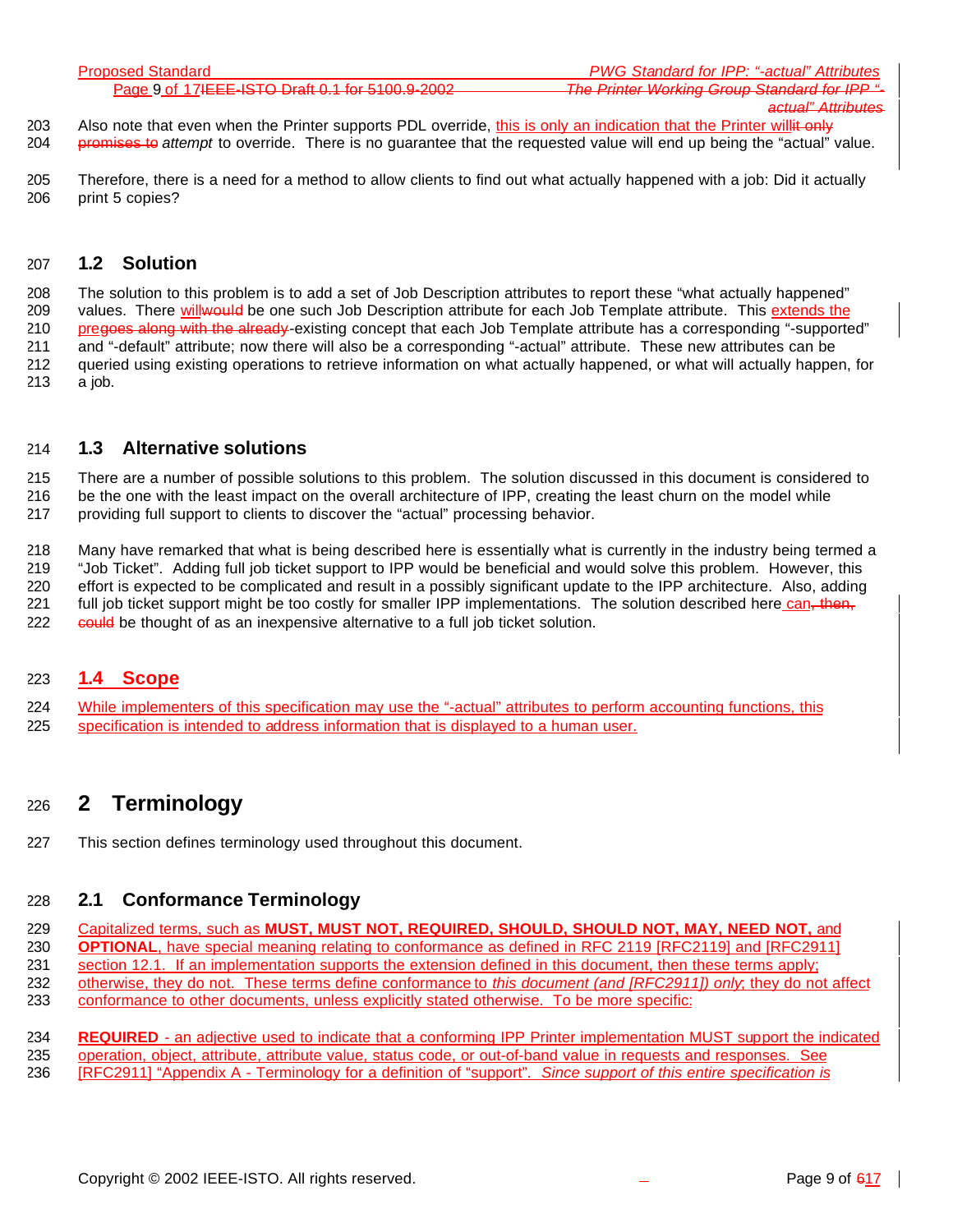|     | <b>Proposed Standard</b>                                                                                     | <b>PWG Standard for IPP: "-actual"</b>                                                                                 |
|-----|--------------------------------------------------------------------------------------------------------------|------------------------------------------------------------------------------------------------------------------------|
|     | AttributesIEEE-ISTO Draft 0.1 for 5100.9-2002                                                                | The Printer Working Group Standard for IPP "-actual"                                                                   |
|     | <b>Attributes</b>                                                                                            |                                                                                                                        |
|     | Page 10 of 17                                                                                                |                                                                                                                        |
| 237 |                                                                                                              | OPTIONAL for conformance to IPP/1.1, the use of the term REQUIRED in this document means "REQUIRED if this             |
| 238 | <b>OPTIONAL Document Object specification is implemented".</b>                                               |                                                                                                                        |
| 239 |                                                                                                              | <b>RECOMMENDED</b> - an adjective used to indicate that a conforming IPP Printer implementation is recommended to      |
| 240 |                                                                                                              | support the indicated operation, object, attribute, attribute value, status code, or out-of-band value in requests and |
| 241 |                                                                                                              | responses. Since support of this entire specification is OPTIONAL for conformance to IPP/1.1, the use of the term      |
| 242 |                                                                                                              | RECOMMENDED in this document means "RECOMMENDED if this OPTIONAL Document Object specification is                      |
| 243 | <i>implemented".</i>                                                                                         |                                                                                                                        |
|     |                                                                                                              |                                                                                                                        |
| 244 | <b>OPTIONAL</b> - an adjective used to indicate that a conforming IPP Printer implementation MAY, but is NOT |                                                                                                                        |
| 245 |                                                                                                              | REQUIRED to, support the indicated operation, object, attribute, attribute value, status code, or out-of-band value in |
| 246 | requests and responses.                                                                                      |                                                                                                                        |
| 247 |                                                                                                              | Capitalized terms, such as MUST, MUST NOT, REQUIRED, SHOULD, SHOULD NOT, MAY, NEED NOT, and                            |
|     |                                                                                                              |                                                                                                                        |
| 248 |                                                                                                              | <b>OPTIONAL</b> , have special meaning relating to conformance to this specification. These terms are defined in       |
| 249 |                                                                                                              | [RFC2911 section 13.1 on conformance terminology, most of which is taken from RFC 2119 [RFC2119]. Since                |
| 250 |                                                                                                              | support of this entire IPP extension specification is OPTIONAL for conformance to IPP/1.0 (IRFC2566). [RFC2565])       |
| 251 |                                                                                                              | or IPP/1.1 (IRFC2911), IRFC2910)), the terms MUST, MUST NOT, REQUIRED, SHOULD, SHOULD NOT, MAY,                        |
| 252 |                                                                                                              | NEED NOT, and OPTIONAL apply <b>if and only if the extension specification in this document is implemented.</b>        |

253 Thus a feature labeled as REQUIRED in this document is not REQUIRED if implementing the basic IPP/1.1 protocol

 This document uses the same terminology as [RFC2911], such as "**client**", "**Printer**", "**attribute**", "**attribute value**", "**keyword**", "**Job Template attribute**", "**Operation attribute**", "**operation**", "**request**", and "**support**" with the same meaning. In addition, terms such as "**Document Object**", "**Document Template attribute**", "**Job Creation operation**", and "**Document Creation operation"** are used with the same meaning as they have in [docobj].

260 This glossary defines certain terms used in this specification which may not be generally familiar or which may be 261 used with very specific meaning. These definitions are not intended to be absolute but do reflect the use of the terms

**IETF** Internet Engineering Task Force**.** A volunteer group that develops and approves standards that are relative to

 For each Job Template attribute defined in the IPP Model [RFC2566, RFC2911], or defined in any IPP extension document, a new Job Description attribute is defined. This new attribute will be referred to as an "-actual" attribute, 269 Since the name of such attributes is found by taking the name of the Job Template attribute and appending "-actual". 270 The "-actual" attribute is multi-valued, where each value has the same syntax as the corresponding Job Template 271 attribute. For example, the "copies" (integer(1:MAX)) Job Template attribute has a new corresponding "copies-272 actual" (1setOf integer(1:MAX)) Job Description attribute. Another example is the "media-col" (collection) Job Template attribute, which now has a new corresponding "media-col-actual" (1setOf collection) Job Description 274 attribute, where each value in the 1setOf has the same collection syntax, with the same member attributes, as the

reserved.

275 <sup>"</sup>media-col" attribute.

**defined by [RFC2911] and [RFC2910].** 

**| ISO** International Organization for Standardization.

**3 "-actual" Job Description attributes**

**2.2 Other Terminology**

262 within this specification.

the Internet.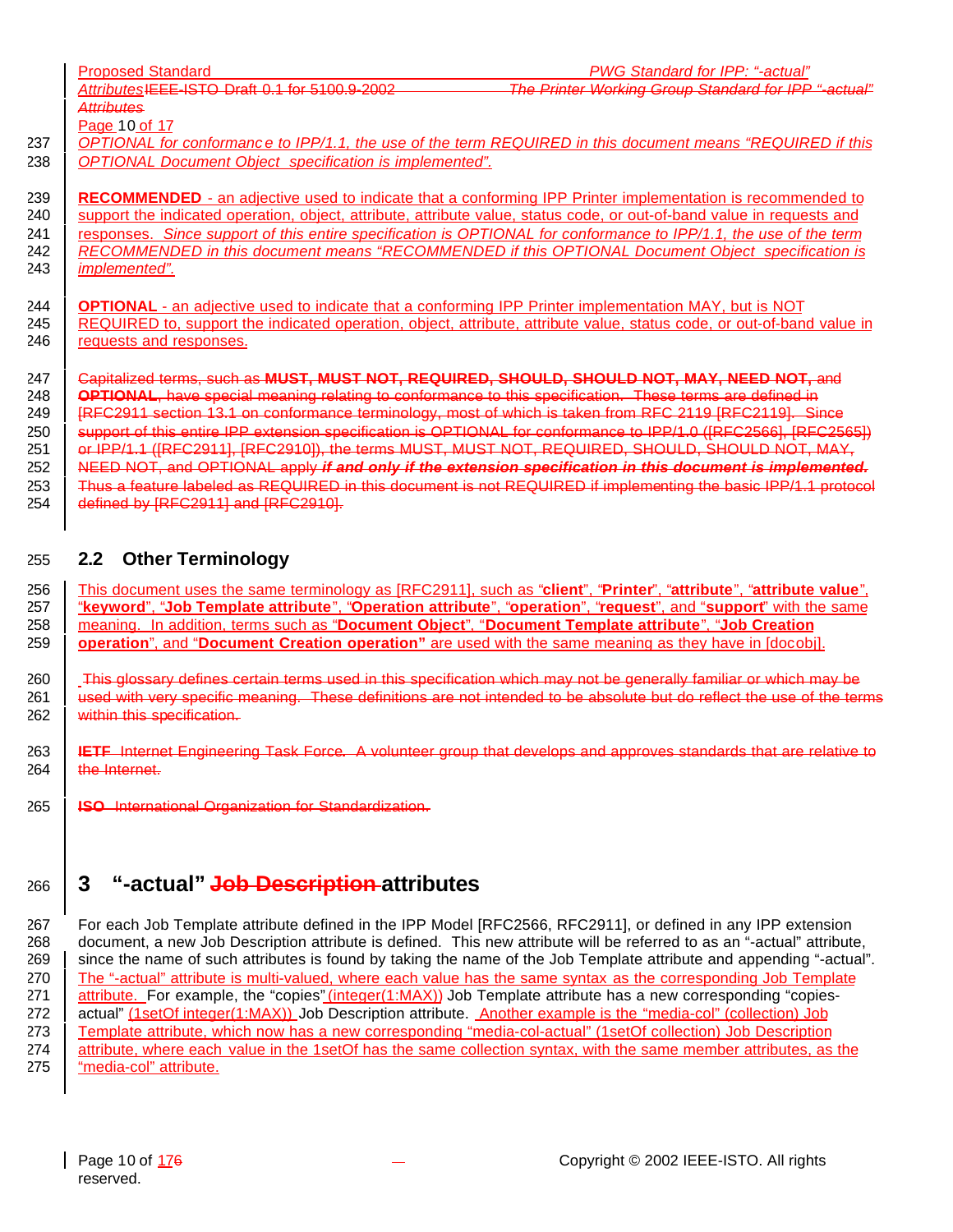|     | <b>Proposed Standard</b>                                                                                               | <b>PWG Standard for IPP: "-actual" Attributes</b> |
|-----|------------------------------------------------------------------------------------------------------------------------|---------------------------------------------------|
|     | Page 11 of 17 IEEE-ISTO Draft 0.1 for 5100.9-2002                                                                      | The Printer Working Group Standard for IPP "      |
|     |                                                                                                                        | actual" Attributes                                |
| 276 | The only exception to the rule that each value of the "-actual" attribute has the same syntax as the corresponding Job |                                                   |
| 277 | Template attribute is for Job Template attributes that are themselves multi-valued. For example, the "finishings"      |                                                   |
| 278 | (1setOf (type2 enum)) attribute has a corresponding "finishings-actual" (1setOf (type2 enum)) attribute that has the   |                                                   |
| 279 | same syntax; that is, the syntax is (1setOf (type2 enum)) instead of (1setOf (1setOf (type2 enum))).                   |                                                   |

- 280 As with Job Template attributes, for each Document Template attribute defined in [docobi], a new Document 281 Description attribute is defined, whose name is found by appending "-actual" to the Document Template attribute 282 name.
- 283 These new attributes are OPTIONAL for a Printer to support, and are OPTIONAL for a client to use.

284 Table 1 Table 1 below lists the "-actual" Job Description attributes for all Job Template attributes in existence in 285 approved IPP standard documents as of the date of this document. approved IPP standard documents as of the date of this document.

- 286 Many of the Job Template attributes shown in Table 1 are also Document Template attributes—for such attributes,
- 287 the second column of Table 1 shows the name and type of the corresponding "-actual" Document Description 288 attribute. To know which attributes these are, see [docobj].

## 289 **Table 1 – "-actual" Job Description attributes**

| Job Template Attribute                             | "-actual" Job Description attribute                               | Reference            |
|----------------------------------------------------|-------------------------------------------------------------------|----------------------|
| copies (integer(1:MAX))                            | copies-actual (1setOf integer(1:MAX))                             | [RFC2911] §4.2.5     |
| cover-back (collection)                            | cover-back-actual (1setOf (collection))                           | [PWG5100.3] §3.1     |
| cover-front (collection)                           | cover-front-actual (1setOf (collection))                          | [PWG5100.3] §3.1     |
| document-overrides (1setOf collection)             | document-overrides-actual (1setOf collection)                     | [PWG5100.4] §5.1     |
| finishings (1setOf (type2 enum))                   | finishings-actual (1setOf (type2 enum))                           | [RFC2911] §4.2.6 and |
|                                                    |                                                                   | [PWG5100.1] §2       |
| finishings-col (collection)                        | finishings-col-actual (1setOf (collection))                       | [PWG5100.3] §3.2     |
| force-front-side (1setOf integer(1:MAX))           | force-front-side-actual (1setOf (1setOf integer(1:MAX)))          | [PWG5100.3] §3.3     |
| imposition-template (type3 keyword   name(MAX))    | imposition-template-actual (1setOf (type3 keyword<br>name(MAX)))  | [PWG5100.3] §3.4     |
| insert-sheet (collection)                          | insert-sheet-actual (1setOf (collection))                         | [PWG5100.3] §3.5     |
| job-account-id (name(MAX))                         | job-account-id-actual (1setOf (name(MAX)))                        | [PWG5100.3] §3.6     |
| job-accounting-sheets (collection)                 | job-accounting-sheets-actual (1setOf (collection))                | [PWG5100.3] §3.8     |
| job-accounting-user-id (name(MAX))                 | job-accounting-user-id-actual (1setOf (name(MAX)))                | [PWG5100.3] §3.7     |
| job-error-sheet (collection)                       | job-error-sheet-actual (1setOf (collection))                      | [PWG5100.3] §3.9     |
| job-hold-until (type3 keyword   name)              | job-hold-until-actual (1setOf (type3 keyword   name))             | [RFC2911] §4.2.2     |
| job-message-to-operator (text(MAX))                | job-message-to-operator-actual (1setOf (text(MAX)))               | [PWG5100.3] §3.10    |
| job-priority (integer(1:100))                      | job-priority-actual (1setOf integer(1:100))                       | [RFC2911] §4.2.1     |
| job-sheets (type3 keyword   name)                  | job-sheets-actual (1setOf (type3 keyword   name))                 | [RFC2911] §4.2.3     |
| job-sheets-col (collection)                        | job-sheets-col-actual (1setOf (collection))                       | [PWG5100.3] §3.11    |
| job-sheet-message (text(MAX))                      | job-sheet-message-actual (1setOf (text(MAX)))                     | [PWG5100.3] §3.12    |
| media (type3 keyword   name(MAX))                  | media-actual (1setOf (type3 keyword   name(MAX)))                 | [RFC2911] §4.2.11    |
| media-col (collection)                             | media-col-actual (1setOf (collection))                            | [PWG5100.3] §3.13    |
| media-input-tray-check (type3 keyword   name(MAX)) | media-input-tray-check-actual (1setOf(type3 keyword<br>name(MAX)) | [PWG5100.3] §3.14    |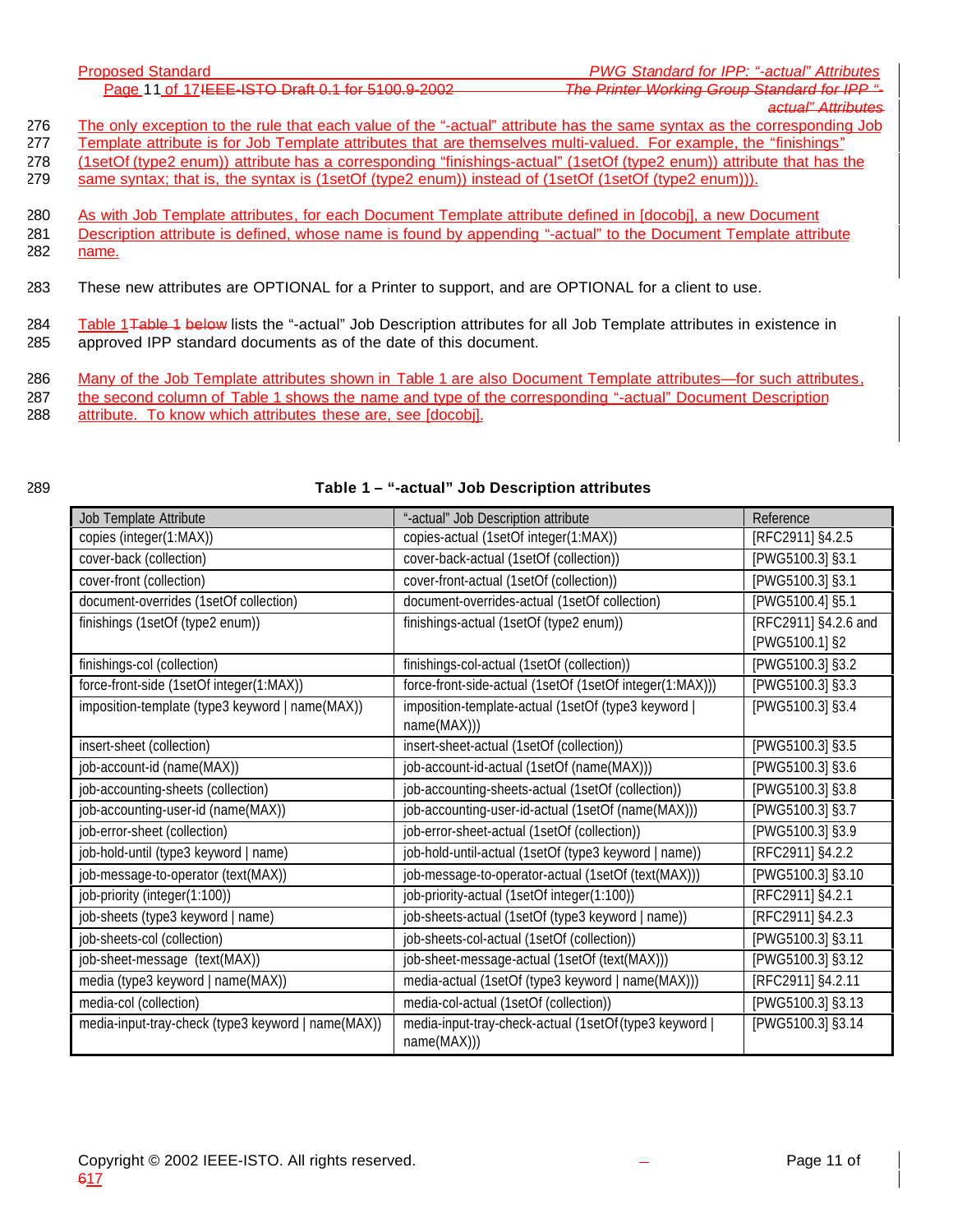# *Attributes*

# Page 12 of 17

| Job Template Attribute                            | "-actual" Job Description attribute                                | Reference           |
|---------------------------------------------------|--------------------------------------------------------------------|---------------------|
| multiple-document-handling (type2 keyword)        | multiple-document-handling-actual (1setOf (type2<br>keyword))      | [RFC2911] §4.2.4    |
| number-up (integer(1:MAX))                        | number-up-actual (1setOf integer(1:MAX))                           | [RFC2911] §4.2.9    |
| orientation-requested (type2 enum)                | orientation-requested-actual (1setOf (type2 enum))                 | [RFC2911] §4.2.10   |
| output-bin (type2 keyword   name(MAX))            | output-bin-actual (1setOf (type2 keyword   name(MAX)))             | [PWG5100.2] §2.1    |
| page-delivery (type2 keyword)                     | page-delivery-actual (1setOf (type2 keyword))                      | [PWG5100.3] §3.15   |
| page-order-received (type2 keyword)               | page-order-received-actual (1setOf (type2 keyword))                | [PWG5100.3] §3.16   |
| page-overrides (1setOf collection)                | page-overrides-actual (1setOf collection)                          | [PWG5100.4] §5.2    |
| page-ranges (1setOf rangeOfInteger(1:MAX))        | page-ranges-actual (1setOf rangeOfInteger(1:MAX))                  | [RFC2911] §4.2.7    |
| pages-per-subset (1setOf integer)                 | pages-per-subset-actual (1setOf integer)                           | [PWG5100.4] §5.3    |
| Ppresentation-direction-number-up (type2 keyword) | Presentation-direction-number-up-actual (1setOf(type2<br>keyword)) | [PWG5100.3] §3.17   |
| printer-quality (type2 enum)                      | printer-quality-actual (1setOf (type2 enum))                       | [RFC2911] §4.2.13   |
| printer-resolution (resolution)                   | printer-resolution-actual (1setOf resolution)                      | [RFC2911] §4.2.12   |
| separator-sheets (collection)                     | sSeparator-sheets-actual (1setOf (collection))                     | [PWG5100.3] §3.18   |
| sheet-collate (type2 keyword)                     | sheet-collate-actual (1setOf (type2 keyword))                      | [RFC3381] §3.1      |
| sides (type2 keyword)                             | sides-actual (1setOf (type2 keyword))                              | [RFC2911] §4.2.8    |
| x-image-position (type2 keyword)                  | x-image-position-actual (1setOf (type2 keyword))                   | [PWG5100.3] §3.19.2 |
| x-image-shift (integer (MIN:MAX))                 | x-image-shift-actual (1setOf (integer (MIN:MAX)))                  | [PWG5100.3] §3.19.3 |
| x-side1-image-shift (integer (MIN:MAX))           | x-side1-image-shift-actual (1setOf (integer (MIN:MAX)))            | [PWG5100.3] §3.19.4 |
| x-side2-image-shift (integer (MIN:MAX))           | x-side2-image-shift-actual (1setOf (integer (MIN:MAX)))            | [PWG5100.3] §3.19.5 |
| y-image-position (type2 keyword)                  | y-image-position-actual (1setOf (type2 keyword))                   | [PWG5100.3] §3.19.6 |
| y-image-shift (integer (MIN:MAX))                 | y-image-shift-actual (1setOf (integer (MIN:MAX)))                  | [PWG5100.3] §3.19.7 |
| y-side1-image-shift (integer (MIN:MAX))           | y-side1-image-shift-actual (1setOf (integer (MIN:MAX)))            | [PWG5100.3] §3.19.8 |
| y-side2-image-shift (integer (MIN:MAX))           | y-side2-image-shift-actual (1setOf (integer (MIN:MAX)))            | [PWG5100.3] §3.19.9 |

#### 290

291 | Note that Table 1 is not meant to be an exhaustive list of the "-actual" attributes a Printer might implement, as it lists 292 only those attributes in existence in approved IPP standard documents as of the date of this document. For any Job 293 Template or Document Template attributes created by past, present, or future IPP standard documents, this 294 Specification states that a corresponding "-actual" Job Description or Document Description exists and can be 295 implemented by a Printer or queried by a client.

# 296 **3.1 Overall philosophy**

297 These attributes are to be set on a "best effort" basis by the Printer. It cannot be expected that a Printer that can 298 | return a known value for some "-actual" attribute will neveralways return a the 'unknown' value for that attribute. 299 Also, a Printer does not guarantee the accuracy of the value until the job/document has moved to a completion state 300 (job-state/document-state is 'completed', 'canceled', or 'aborted').

 In the same vein, a client SHOULD be robust in its use of these attributes, being able to handle both when the 302 attribute is unknown and when the attribute changes value, including changing to a value different than that specified by the client. For example, the client might query for job attributes and present the status string "Printed page 2 of 4, Copy 3" since the "copies-actual" attribute was returned as 'unknown'. Then, the very next query it makes might 305 have an updated- "copies-actual" valueattribute, since the Printer hads just determined the value, so the next status string presented might be "Printed page 3 of 4, Copy 3 of 6".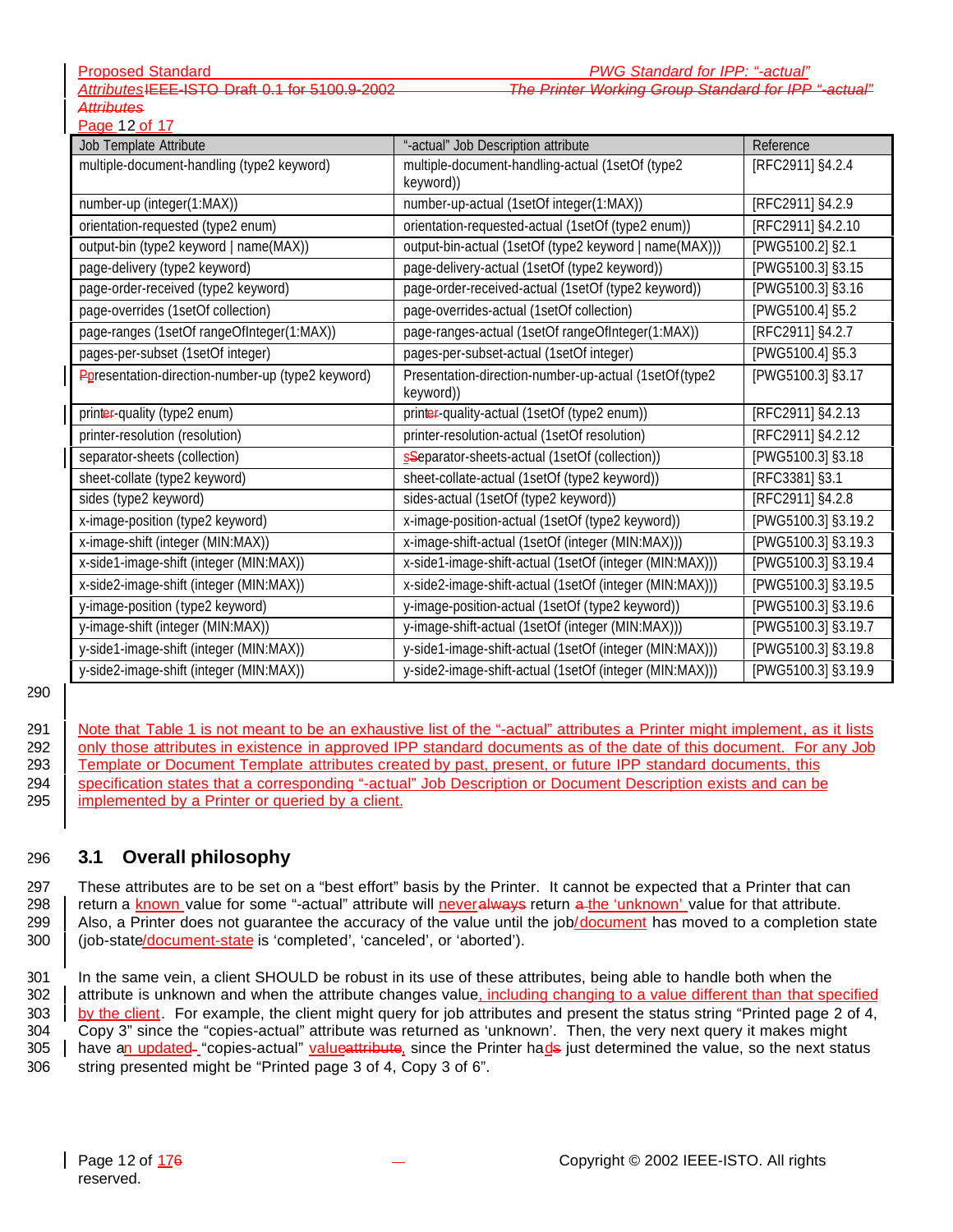Proposed Standard *PWG Standard for IPP: "-actual" Attributes*

# **3.2 Relationship between "-actual" attributes and Job Template attributes**

 A very important point about the new "-actual" attributes is that support for them is not in any way tied to the support 309 for the corresponding Job/Document Template attributes. For example, a Printer that does not support PDL override 310 will not support the "copies" Job/Document Template attribute either. However, that same Printer SHOULD support 311 the "copies-actual" Job/Document Description attribute if the Printer knows how many copies printed for a job/document.

- 313 Similarly, the "-actual" attribute's existence is not in any way tied to the existence of the Job Template attribute on the
- 314 job creation request. Wwhether or not a value for a Job/Document Template attribute was included in the
- 315 Job/Document Creation operation number of copies was requested, the Printer SHOULD return the corresponding "-316 actual" attribute port on how many copies actually printed if the value is known.

# **3.3 Timeline of values**

318 As with all Job/Document Description attributes, if the value of a supported "-actual" attribute is not yet known for a job, it MUST be returned with the out-of-band 'unknown' value in any query.

320 The value of an "-actual" attribute can change during the processing of a  $\frac{1}{10}$ bo/Document. The most obvious possible change is from 'unknown' to an actual value, but other possibilities exist as well. For example, a Printer might be planning on printing 5 copies of a job, but due to some error or to the job being canceled, the job might only print 3 copies. In this case, the "copies-actual" value would start at 5, then change to 3 at the point the Printer determines the final copy count will be 3.

 A printer that supports a Job/Document Template attribute in such a way that the value of the attribute overrides any instructions in the PDL SHOULD populate the corresponding "-actual" attribute at the time at which it reads the Job/Document Template attribute. On the other hand, for an attribute where the PDL might override the value provided for the Job/Document Template attribute, the Printer SHOULD wait until the PDL has been sufficiently 329 processed to determine the true value of the "-actual" attribute before populating it. If a Printer supports PDL override, it SHOULD initialize the "-actual" attribute's value to be the value that was requested for the associated Job Template attribute on the job creation operation.

 In any case, a Printer MUST NOT return a value that it does not believe is the correct value; that is, even though the Printer can change the value later, it should never "guess" at the value.

# **3.4 Multi-valued**

335 All "-actual" attributes are multi-valued. If a certain attribute has more than one value for a  $\mu$ ob/Document, such as a job that prints partly simplex and partly duplex, the Printer SHOULD include all values, in the order they were used.

To obtain more fine-grained information, the "page-overrides-actual" and "document-overrides-actual" attributes can

 be used. For example, the "page-overrides-actual" attribute could be used to report that a job printed page 1 in simplex and the rest of the job in duplex. For more information on the format of these two attributes, see [PWG5100.4].

# **3.5 Existing attributes that are similar to "-actual" attributes**

342 There are three existing attributes in IPP that function in a similar way to the new "-actual" attributes: the "job-k-

octets", "job-impressions", and "job-media-sheets" attributes. These attributes can be specified as operation

344 attributes of a Job Creation operation, and are also available as Job Description attributes. When queried, the

Printer can return the value that was specified in the creation operation, or can return a different value that it has

determined to be more accurate. For more information on these attributes, see [RFC2911], §4.3.17 and §3.2.1.1.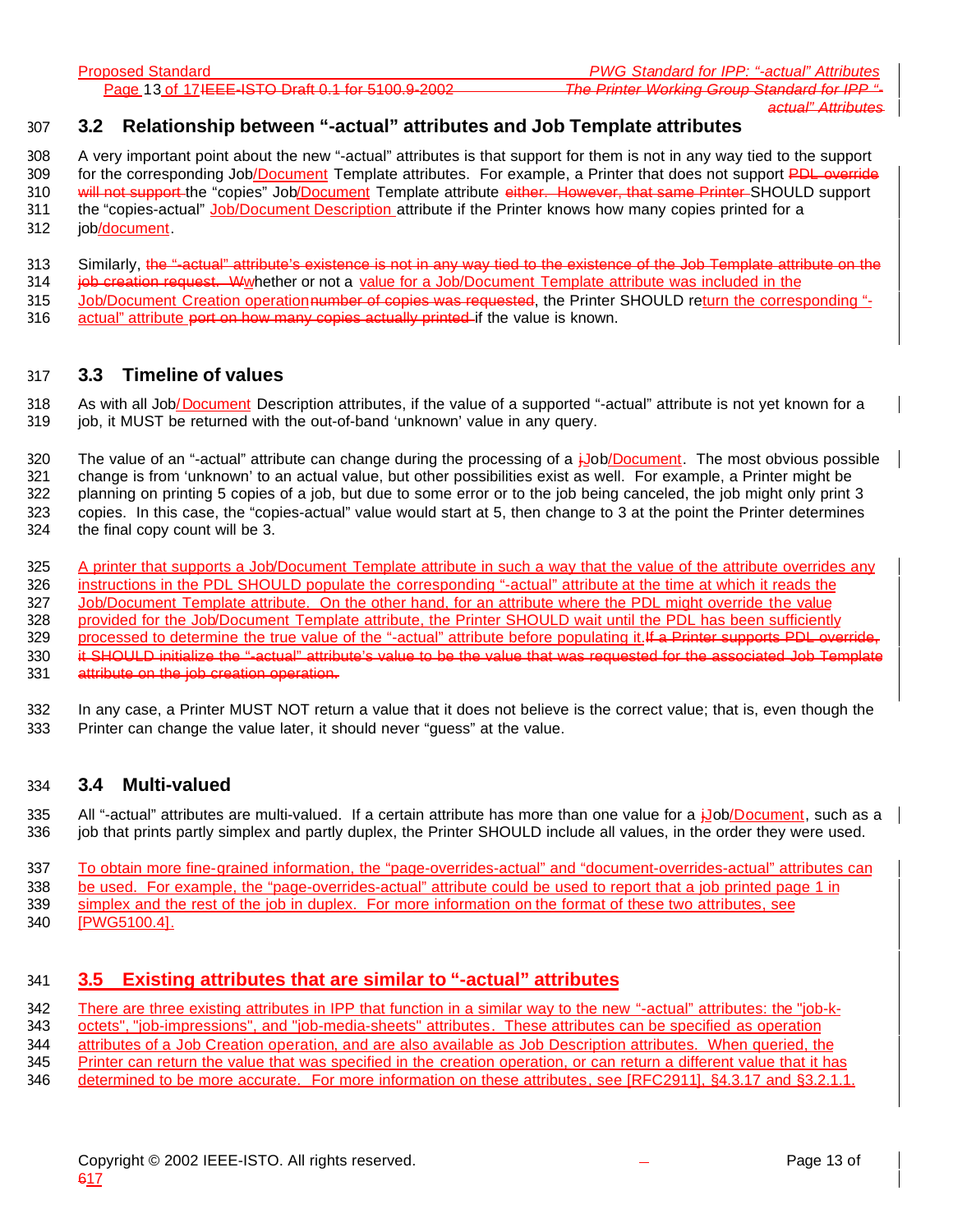|     | <b>Proposed Standard</b>                       | PWG Standard for IPP: "-actual"                      |
|-----|------------------------------------------------|------------------------------------------------------|
|     | AttributesIEEE-ISTO_Draft_0_1_for_5100_9-2002_ | The Printer Working Group Standard for IPP "-actual" |
|     | Attributos<br><del>-</del>                     |                                                      |
|     | Page 14 of 17                                  |                                                      |
| 347 | New attribute group values                     |                                                      |

- 348 To accommodate the ability of a client to query the "-actual" attributes, a new attribute group value is defined for use 349 with the Get-Job-Attributes and Get-Jobs operations. In addition to the existing attribute groups defined in 350 | **RFC2911** §3.3.4, the following attribute group value is now defined:
- 351 | 'job-actual': the subset of the "-actual" Job Description attributes specified in this document that the 352 implementation supports for Job objects.
- 353 A Printer MUST support the 'job-actual' keyword.
- 354 Similarly, a new attribute group value is defined for use with the Get-Document-Attributes and Get-Documents 355 operations. In addition to the existing attribute groups defined in [docobi] §3.6, the following attribute group value is 356 now defined:
- 357  $\vert$  'document-actual': the subset of the "-actual" Document Description attributes specified in this document that 358 **the implementation supports for Document objects.**
- 359 A Printer that supports the Document Object MUST support the 'document-actual' keyword.

# <sup>360</sup> **45 Conformance Requirements**

361 A printer SHOULD support an "-actual" attribute if it knows the value through any means, such as through the value 362 of the corresponding Job/Document Template attribute, through the value specified on an IPP "Set" operation 363 [RFC3380], through the PDL, or through some means external to IPP or the PDL.

364 Any support for the "-actual" attributes is OPTIONAL for both Printers and clients, and any subset of the attributes 365 **can be supported.** To conform to this specification, a Printer or client MUST comply with the descriptions in sections 3 366 and 4 above.

367 Although a number of optional extensions to IPP are referred to in this document, support for those extensions is not 368 required in order to support the "-actual" attributes extension defined in this specification. For example, although this 369 Specification defines new Document Description attributes to go along with the Document Template attributes defined 370 in the Document Object optional extension to IPP, a Printer or client could implement or use "-actual" attributes 371 | without implementing the Document object.

# <sup>372</sup> **56 Security Considerations**

373 This specification will have no impact on the security burden of or potential threats to the importing system.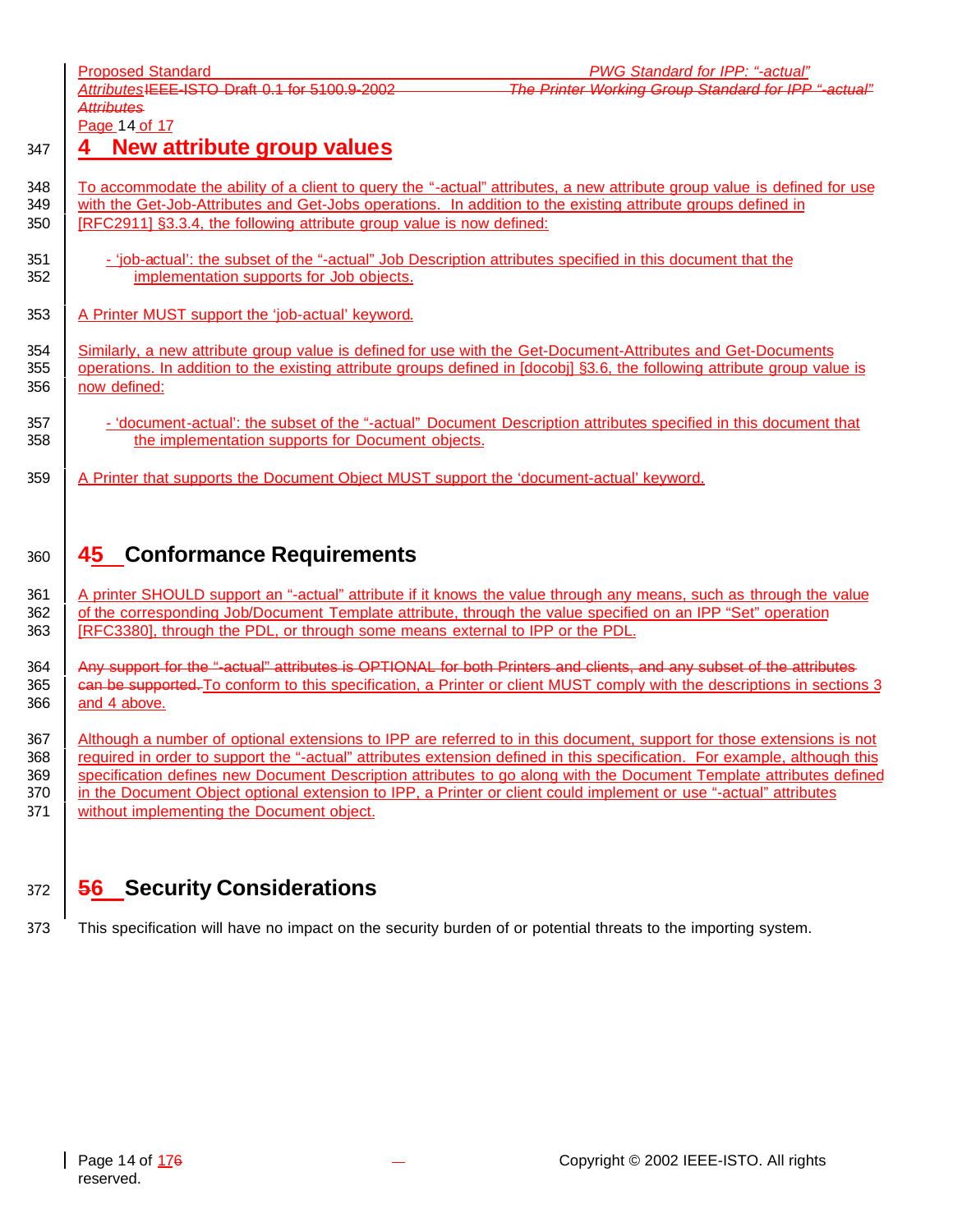Page 15 of 17IEEE-ISTO Draft 0.1 for 5100.9-2002 *The Printer Working Group Standard for IPP "-*

# **67 References**

## **7.1 Normative References**

[PWG5100.1]

377 Hastings, T., and D. Fullman, "Internet Printing Protocol (IPP): "finishings" attribute value extension", ", IEEE-378 ISTO 5100.1-2001, February 5, 2001, ftp://ftp.pwg.org/pub/pwg/standards/pwg5100.1.pdf<work in progress>.

[PWG5100.2]

380 Hastings, T., and R. Bergman, "Internet Printing Protocol (IPP): output-bin attribute extension", IEEE-ISTO 381 5100.2-2001, February 7, 2001, ftp://ftp.pwg.org/pub/pwg/standards/pwg5100.2.pdf.<work in progress>.

#### [PWG5100.3]

383 Ocke, K., and T. Hastings, "Internet Printing Protocol (IPP): Production Printing Attributes – Set 1", IEEE-384 ISTO 5100.3-2001, February 12, 2001, ftp://ftp.pwg.org/pub/pwg/standards/pwg5100.3.pdf<work in progress>.

#### [PWG5100.4]

 Herriot, R., and K. Ocke, "Internet Printing Protocol (IPP): Override Attributes for Documents and Pages", IEEE-ISTO 5100.4-2001, February 7, 2001, ftp://ftp.pwg.org/pub/pwg/standards/pwg5100.4.pdf<work in progress>.

#### **IRFC21191**

391 S. Bradner, "Key words for use in RFCs to Indicate Requirement Levels", RFC 2119, March 1997.

#### [RFC2565]

 Herriot, R., Butler, S., Moore, P. and R. Turner, "Internet Printing Protocol/1.0: Encoding and Transport", RFC 2565, April 1999.

#### [RFC2566]

 deBry, R., Hastings, T., Herriot, R., Isaacson, S. and P. Powell, "Internet Printing Protocol/1.0: Model and Semantics", RFC 2566, April 1999.

#### [RFC2910]

 Herriot, R., Butler, S., Moore, P., Turner, R. and J. Wenn, "Internet Printing Protocol/1.1: Encoding and Transport", RFC 2910, September 2000.

#### [RFC2911]

 Hastings, T., Herriot, R., deBry, R., Isaacson, S. and P. Powell, "Internet Printing Protocol/1.1: Model and Semantics", RFC 2911, September 2000.

#### [RFC3380]

**Hastings, T., Herriot, R., Kugler, C. and H. Lewis, "Internet Printing Protocol (IPP): Job and Printer Set** Operations", RFC 3380, September 2002.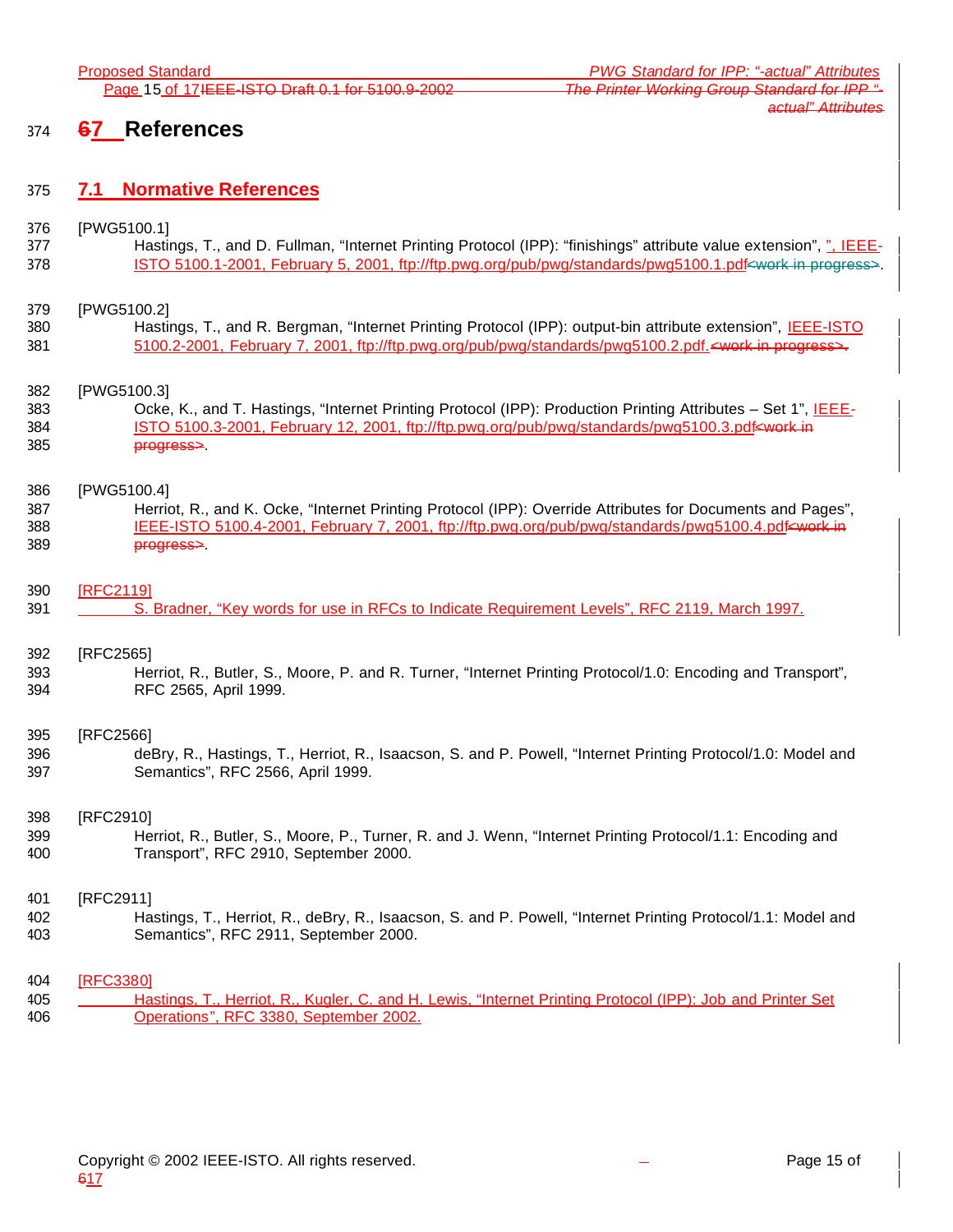| <b>Proposed Standard</b>                      | PWG Standard for IPP: "-actual"                      |
|-----------------------------------------------|------------------------------------------------------|
| AttributesIEEE-ISTO Draft 0.1 for 5100.9-2002 | The Printer Working Group Standard for IPP "-actual" |
| <u>Attributes</u>                             |                                                      |
| Page 16 of 17                                 |                                                      |
| [RFC3381]                                     |                                                      |

408 Hastings, T., Lewis, H., and R. Bergman, "Internet Printing Protocol (IPP): Job Progress Attributes", RFC 409 3381, September 2002.

# 410 **7.2 Informative references**

411 [docobj]

407

412 Hastings, T., and P. Zehler, "Internet Printing Protocol (IPP): Document Object", ", to become a PWG IEEE-413 ISTO standard, work in progress, October 25, 2002, ftp://ftp.pwg.org/pub/pwg/ipp/new\_DOC/pwg-ipp-414 document-object-v05-021025.pdf

# <sup>415</sup> **8 IANA Considerations**

416 This section contains the registration information for IANA to add to the various IPP Registries according to the 417 procedures defined in [RFC2911] section 6 to cover the definitions in this document. The resulting registrations will 418 be published in the http://www.iana.org/assignments/ipp-registrations registry.

# 419 **8.1 Attribute Registrations**

420 The following table lists all the attributes defined in this document. These are to be registered according to the

421 procedures in [RFC2911] section 6.2. 422 Job Description attributes: 423 copies-actual (1setOf integer(1:MAX)) 424 cover-back-actual (1setOf (collection))<br>425 cover-front-actual (1setOf (collection) cover-front-actual (1setOf (collection)) 426 document-overrides-actual (1setOf collection) 427 finishings-actual (1setOf (type2 enum)) 428 finishings-col-actual (1setOf (collection)) 429 | force-front-side-actual (1setOf (1setOf integer(1:MAX)))<br>430 | imposition-template-actual (1setOf (type3 keyword | name 430 | imposition-template-actual (1setOf (type3 keyword | name(MAX)))<br>431 | insert-sheet-actual (1setOf (collection)) 431  $\frac{1}{1}$  insert-sheet-actual (1set of (collection))<br>432  $\frac{1}{10}$  iob-account-id-actual (1set of (name (MAX)) job-account-id-actual (1setOf (name(MAX))) 433 job-accounting-sheets-actual (1setOf (collection))<br>434 iob-accounting-user-id-actual (1setOf (name(MAX))) 434 job-accounting-user-id-actual (1setOf (name(MAX)))<br>435 iob-error-sheet-actual (1setOf (collection)) 435 job-error-sheet-actual (1setOf (collection))<br>436 job-hold-until-actual (1setOf (type3 keyword 436 job-hold-until-actual (1setOf (type3 keyword | name)) 437 job-message-to-operator-actual (1setOf (text(MAX))) 438 job-priority-actual (1setOf integer(1:100))<br>439 iob-sheets-actual (1setOf (type3 keyword | job-sheets-actual (1setOf (type3 keyword | name)) 440 job-sheets-col-actual (1setOf (collection)) 441 job-sheet-message-actual (1setOf (text(MAX))) 442 media-actual (1setOf (type3 keyword | name(MAX))) 443 media-col-actual (1setOf (collection)) 444 media-input-tray-check-actual (1setOf (type3 keyword | name(MAX))) 445 | multiple-document-handling-actual (1setOf (type2 keyword))<br>446 | number-up-actual (1setOf integer(1:MAX)) 446 number-up-actual (1setOf integer(1:MAX))<br>447 orientation-requested-actual (1setOf (tv 447 orientation-requested-actual (1setOf (type2 enum))<br>448 output-bin-actual (1setOf (type2 keyword | name(MA 448 output-bin-actual (1setOf (type2 keyword  $|$  name(MAX)))<br>449 page-delivery-actual (1setOf (type2 keyword)) 449 page-delivery-actual (1setOf (type2 keyword))<br>450 page-order-received-actual (1setOf (type2 key page-order-received-actual (1setOf (type2 keyword))